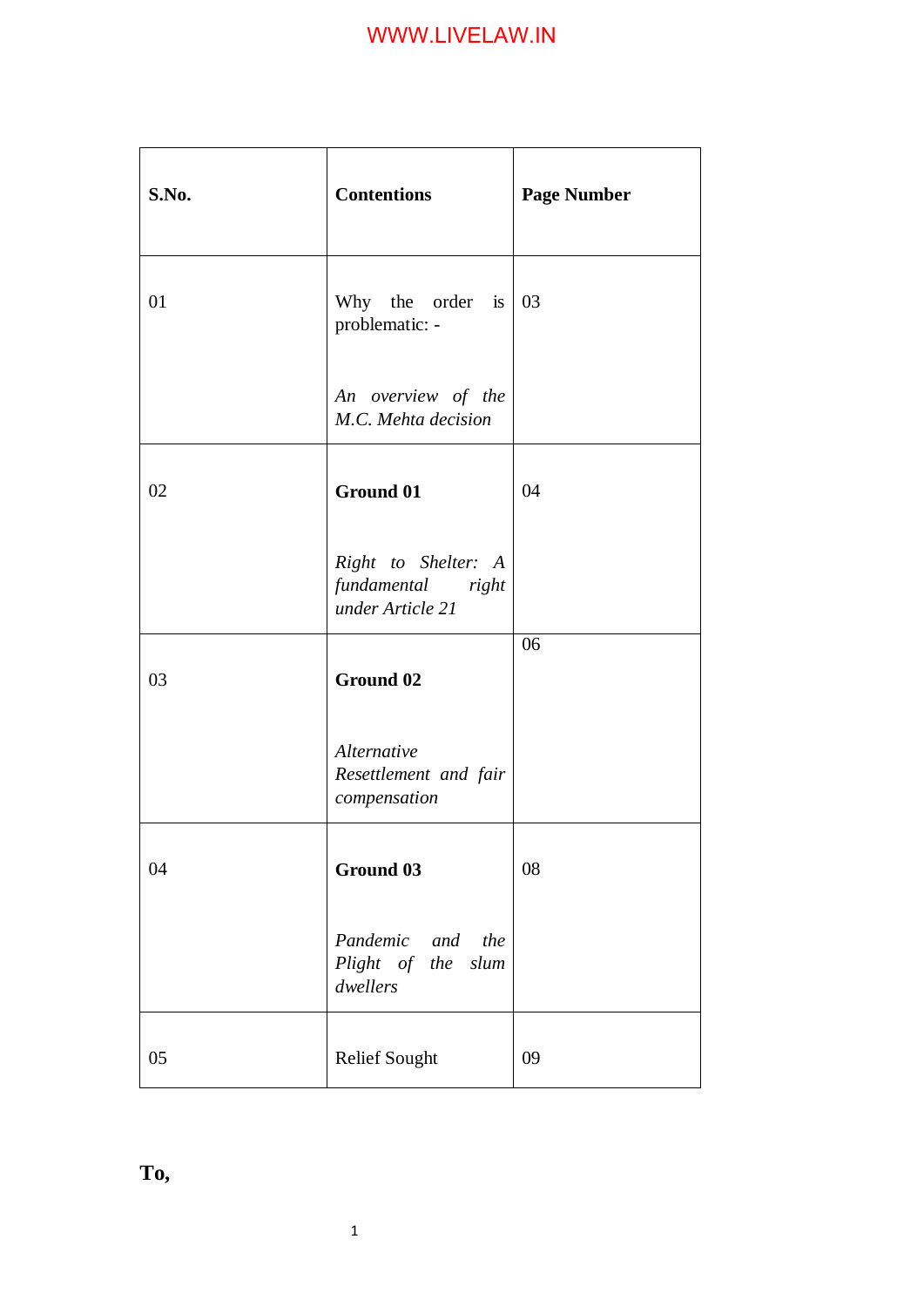### **The Chief Justice of India & his companion Judges at the Supreme Court of India**

We are the law students from Indian Civil Liberties Union from various and diverse Institutions across the country. ICLU is the voice of the marginalized section of the society and works for the cause of protection of the civil liberties of each individual. We have been working on various issues and have extended our support in the form of pro bono legal aid/ assistance. We have been working on various issues and have extended our support in the form of pro bono legal aid/ assistance. When the National Lock Down was announced, after which thousands of Migrants were walking back on foot, we successfully carried out the Migrant Project 2020, where over 40,000 Migrant labors headed back home. ICLU comprises experts in law, history, public administration communications, psychology, management, graphic designers, academicians, and activists. Together a dynamic team shapes the overall working, coordination, informatics, and ideology of the organization. We are collectively concerned about these poor slum dwellers residing in these Jhuggies. ICLU aims to serve society by providing presence wherever needed, by engaging in various legal aid/awareness activities. Here through this letter petition we plead before your Lordships that the order dated **31.08.2020** *M.C. Mehta v. Union of India (Writ Petition(s)(Civil) No(s). 13029/19*) should be modified and reconsidered. (Para U, Pg 09)

#### I) **An overview of** *M.C. Mehta v. Union of India* (Order dated- 31-08-20, Writ Petition(s)(Civil) No(s). 13029/19)

A) This court has been the guardian of the Constitution and its interpretation of Part-III has been beneficial for every citizen. Recently, the Hon'ble Court in the matter of *M.C. Mehta v. Union of India* (Writ Petition(s)(Civil) No(s). 13029/19) has directed the eviction of 48,000 jhuggies near the New Delhi area. This order came in pursuance of the implementation of 'Smog Tower' plan. What horrifies us is the plight of these poor dwellers who have been denied the right to be heard before the court. An affidavit was filed before the court and it pointed out that there are some 'Jhuggies' in New Delhi along with 140 km route length of the tracks.

The court observed that - "*It is also pointed out in the affidavit filed on behalf of the Railways that there is predominant presence of jhuggies in Delhi along with 140 km route length of track in the region of NCT of Delhi where the railway tracks take off in different directions and also include a ring connecting the takeoff of all these routes.*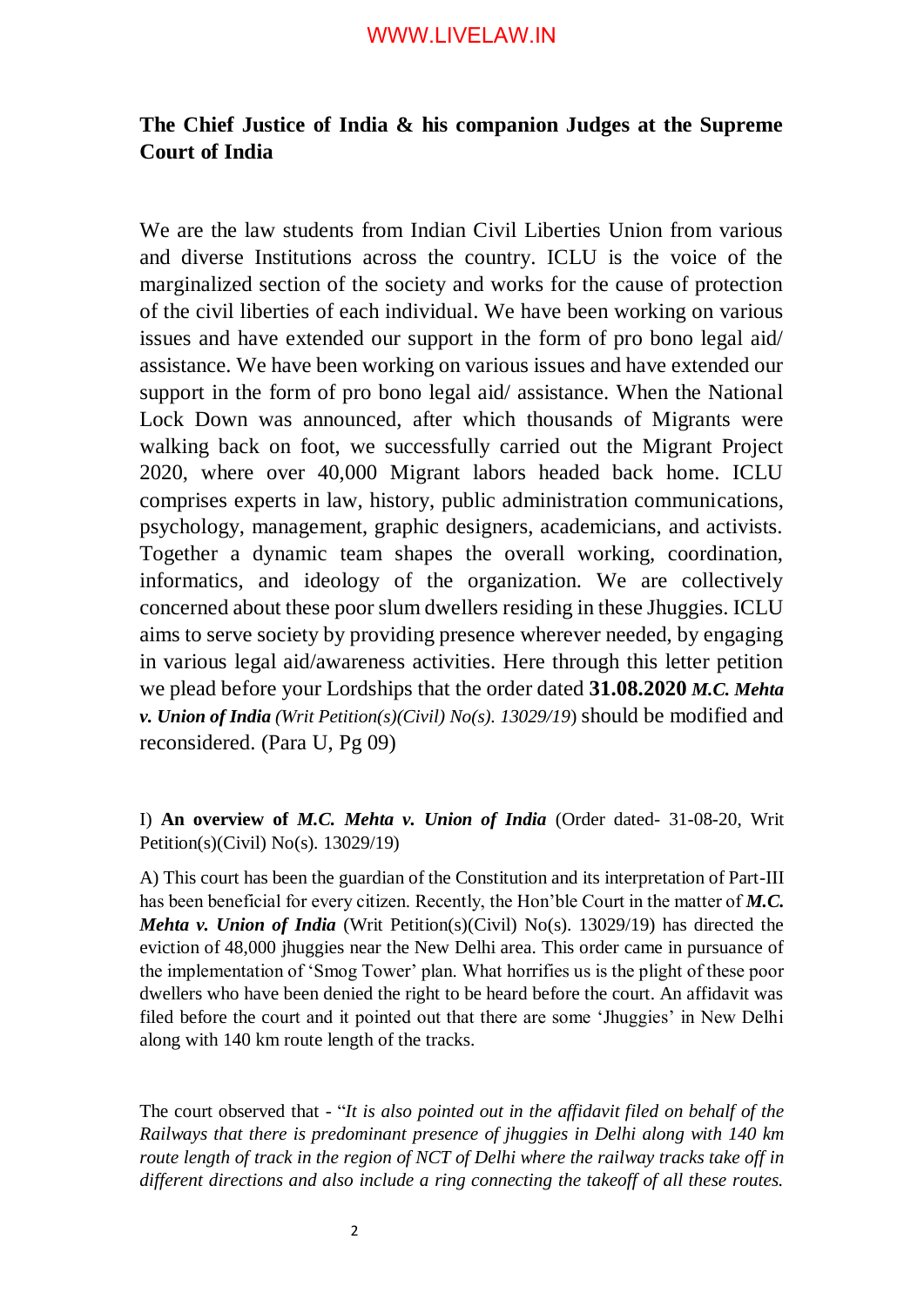*Out of this, about 70 km route length of track is affected by large jhuggie jhopri clusters existing in close vicinity of the tracks.These clusters sum up to a total of about 48000 nos of Jhuggies in the region adjacent to Railway tracks.*"

B) This was not the first time that such circumstances were placed before the Hon'ble Court, because the 'The right to shelter' and 'livelihood' has been declared as a facet of Article 21 of the Indian Constitution. It is important to note that in *[Francis](https://indiankanoon.org/doc/78536/)  Coralie [Mullin v. The Administrato](https://indiankanoon.org/doc/78536/)*[r,](https://indiankanoon.org/doc/78536/) (AIR1981 SC 746) the court rightly opined that the right to life includes the right to live with human dignity and all that goes along with it, including **adequate nutrition**, **clothing** and **shelter.** The most problematic part is the conclusive remark of the order -- which states that there would be no 'stay' on the eviction proceedings by any court of law.

"*We also direct all the stakeholders that a comprehensive plan for removal of jhuggies be made and executed in a phased manner. The encroachments which are there in the safety zones should be removed within a period of three months and no interference, political or otherwise, should be there and no Court shall grant any stay with respect to removal of the encroachments in the area in question. In case any interim order is granted with respect to encroachments, which have been made along with railway tracks, that shall not be effective*."

C) The court made it clear that there shall not be any operational stay during the eviction proceedings, either it is political hindrance or a court monitored order. But at the same time the other party has not been considered, heard or acknowledged. In Law school we have heard about the maxim - Audi Alteram Partem, which means "Listen to the other side" or "let the other side be heard as well", but if this order is executed then it would be an unjust act against those Slum dwellers who have been living in those jhuggies since ages.

D) By ordering the evacuation of jhuggi jhopdis in the middle of the Covid-19 Pandemic, the Hon'ble Court has threatened the lives and refused to protect the intertwined rights of jhuggi jhopdi dwellers. As noted by the UN Special Rapporteur on Housing, **'in the face of this pandemic, being evicted from your home is a potential death sentence**.' The Special Rapporteur has therefore called on states to ensure, amongst other things, an end to the forced eviction or displacement of informal settlements. Courts in other countries have passed orders to prevent any eviction of informal settlements during these times.

E) Keeping in view the observations made by court we have prepared a brief on why the judgement is not a good precedent and it blatantly violates the right of the slum dwellers who have been residing there since ages and the move could plunge nearly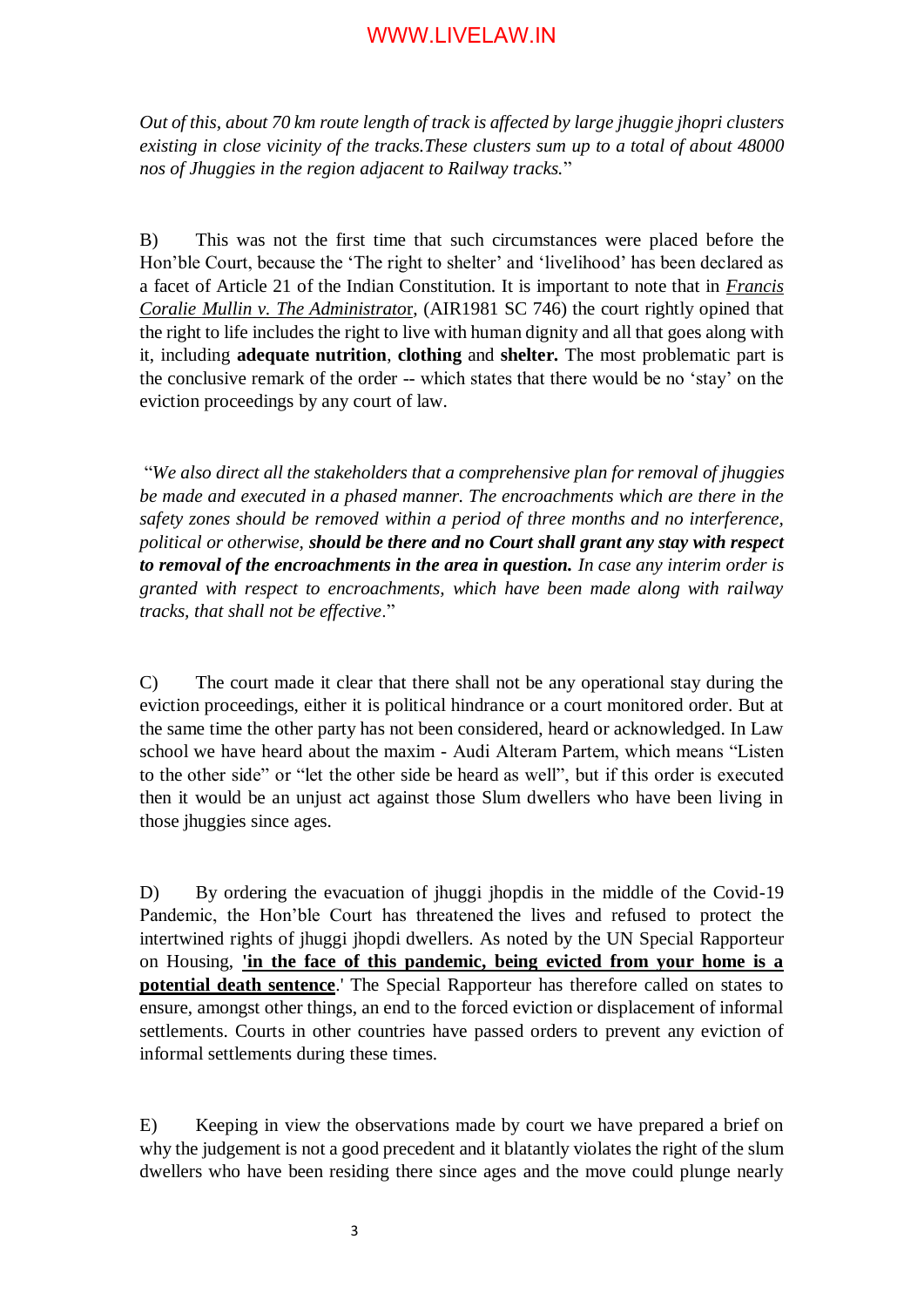230,000 poor residents into even deeper poverty. As the guardian of the Constitution, the Hon'ble Court should take into consideration the plight of these poor dwellers and grant some extension and relief accordingly.

#### II) **Right to Shelter is a fundamental right - Ground I**

F) It is important to note here that the right to shelter has been recognized as one of the facets of Article 21 under the Indian Constitution. In *Oliga Tellis v. Bombay Municipal Corporation*, [1985] 2 Supp SCR 51 the court observed that --

" *An equally important facet of that right is the right to livelihood because, no person can live without the means of living, that is, the means of livelihood. If the right to livelihood is not treated as a part of the constitutional right to life, the easiest way of depriving a person of his right to life would be to deprive him of his means of livelihood to the point of abrogation. Such deprivation would not only denude the life of its effective content and meaningfulness but it would make life impossible to live. And yet, such deprivation would not have to be in accordance with the procedure established by law, if the right to livelihood is not regarded as a part of the right to life. That, which alone makes it possible to live, leave aside what makes life livable, must be deemed to be an integral component of the right to life. Deprive a person of his right to livelihood and you shall have deprived him of his life. Indeed, that explains the massive migration of the rural population to big cities. They migrate because they have no means of livelihood in the villages. The motive force which people their desertion of their hearths and homes in the village s that struggle for survival, that is, the struggle for life. So unimpeachable is the evidence of the nexus between life and the means of livelihood. They have to eat to live: Only a handful can afford the luxury of living to ea*t."

G) That in the same judgement it was also observed that -- Just as a mala fide act has no existence in the eye of law, even so, unreasonableness vitiates law and procedure alike. It is therefore essential that the procedure prescribed by law for depriving a person of his fundamental right, in this case the right to life, must conform to the norms of justice and fair play. Procedure, which is unjust or unfair in the circumstances of a case, attracts the vice of unreasonableness, thereby vitiating the law which prescribes that procedure and consequently, the action taken under it.

H) The Supreme Court observed, in *PG Gupta v. State of Gujarat and Ors*, (1995 Supp. (2) SCC 182) , that the Right to shelter in [Article 19\(1\) \(g\)](https://indiankanoon.org/doc/935769/) read with Articles 19(1) (e) and 21 included the right to residence and settlement. Also it was observed that it is, therefore, imperative of the State to provide permanent housing accommodation to the poor in the housing schemes undertaken by it or its instrumentalities within their economic means so that they could make the payment of the price in easy installments and have permanent settlement and residence assured under [Article 19\(1\)\(e\)](https://indiankanoon.org/doc/844404/) and [21](https://indiankanoon.org/doc/1199182/) of the Constitution.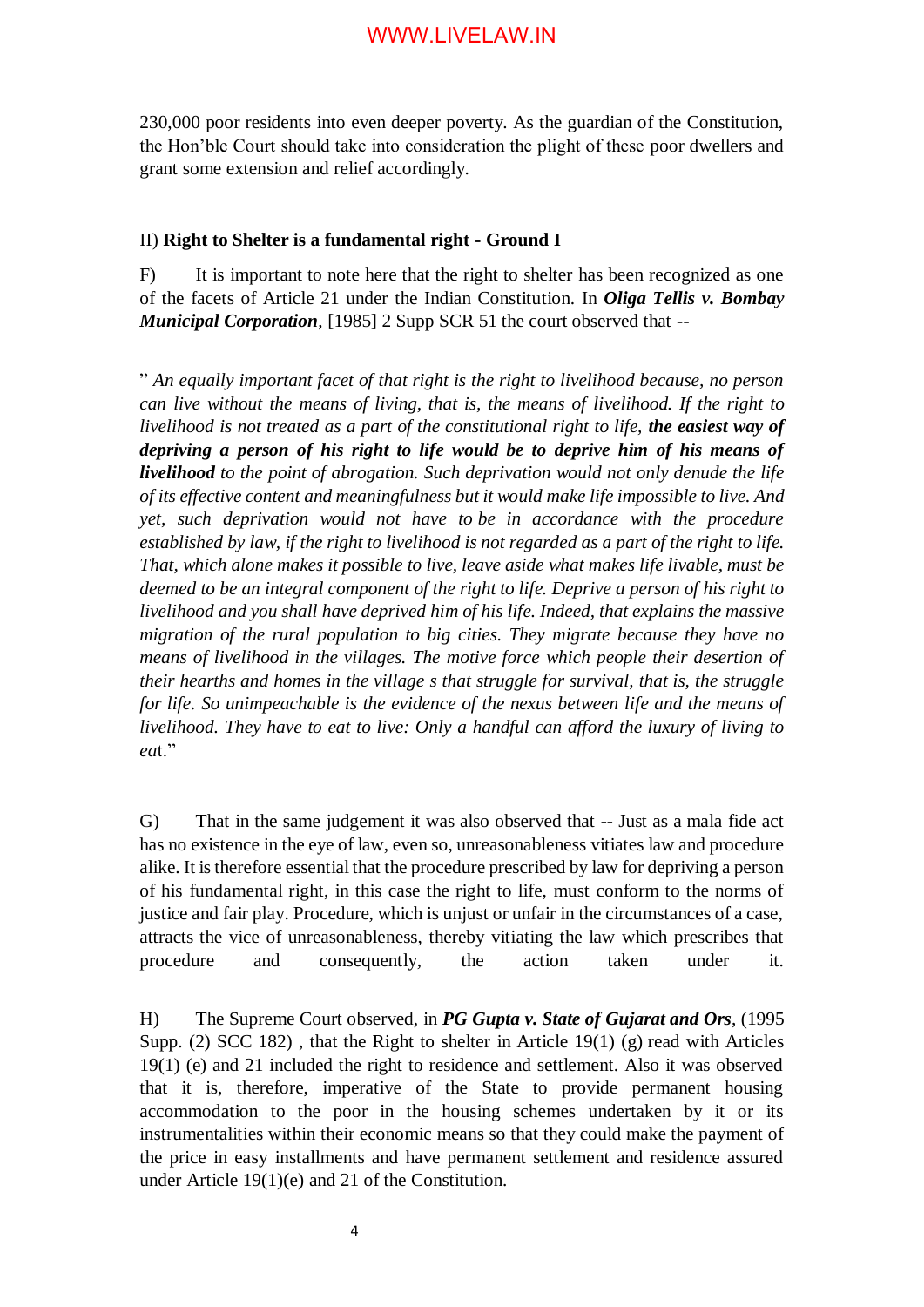I) It is noteworthy to refer what the Court observed in *Oliga Tellis case* (Supra) in reference to the intention of these poor dwellers -- "*There is no doubt that the petitioners are using pavements and other public properties for an unauthorised purpose. But, their intention or object in doing so is not to "commit an offence or intimidate, insult or annoy any person", which is the gist of the offence of 'Criminal trespass' under [section 441](https://indiankanoon.org/doc/1768645/) of the Penal Code. They manage to find a habitat in places which are mostly filthy or marshy, out of sheer helplessness. It is not as if they have a free choice to exercise as to whether to commit an encroachment and if so, where. The encroachments committed by these persons are involuntary acts in the sense that those acts are compelled by inevitable circumstances and are not guided by choice."*

J) Hence, it is a settled principle that right to shelter has been recognized as a fundamental right and the observations made in *M.C. Mehta case* (Supra) are very in contravention of the principle laid down in the case of **Naresh Shridhar Mirajkar And Ors vs State Of Maharashtra And Anr**, (1973) 4 SCC 225) where it was observed that the court order cannot deprive someone of their basic Fundamental Rights guaranteed under Part -III. It is noteworthy to refer the famous speech of **Nelson Mandela** in 1991, which was also referred by the Delhi High Court in the *Ajay Maken* case --

"*A simple vote, without food, shelter and health care is to use first generation rights as a smokescreen to obscure the deep underlying forces which dehumanize people. It is to create an appearance of equality and justice, while by implication socio-economic inequality is entrenched. We do not want freedom without bread, nor do we want bread without freedom. We must provide for all the fundamental rights and freedoms associated with a democratic society.*"

#### **III) Alternative settlement and fair compensation - Ground II**

K) The court has directed the concerned authorities to evict these poor dwellers within three months. But the most important question is whether such authorities have determined their share of fair compensation/ resettlement or not. Under the **Delhi Slum and JJ Rehabilitation and Relocation Policy, 2015** there are certain conditions which have been prescribed for those who are residing in these Jhuggies. The relocation policy states that if -

- *JJ clusters which have come up before 01 January 2006 shall not be removed without rehabilitation; the cut-off date for eligibility for alternative accommodation for JJ dwellers living in these clusters would be 14 February 2015.*
- *No new jhuggi will be allowed to come up.*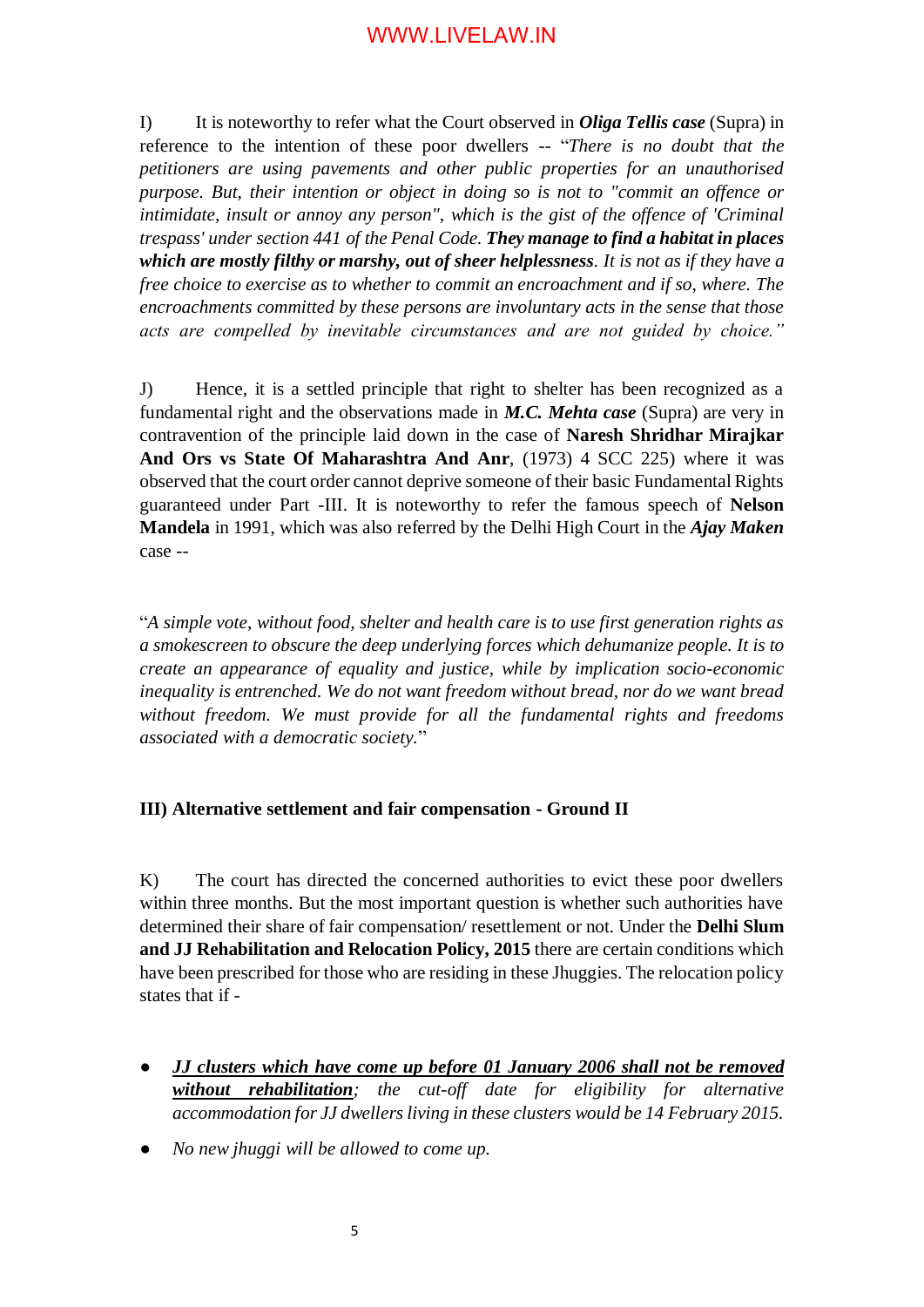- *DUSIB will plan and implement In-situ rehabilitation/re-development of JJ clusters wherever technically feasible; in other cases, DUSIB will resort to nearest possible relocation.*
- *Once JJ clusters are taken over by DUSIB/GNCTD, in-situ rehabilitation of all the clusters will be planned and implemented by DUSIB wherever feasible; in other cases, DUSIB /GNCTD will resort to relocation of eligible JJ dwellers*.

L) In the case of *Ajay Maken* **v. Union of India** (W.P.(C) No.6681 of 2015- (2015) 7 SCC 1) the Delhi court rightly observed that there should be efficient arrangements made by the authorities before such eviction proceedings takes place. In Para 144, the Delhi High Court had observed:

"*It is essential to first complete a survey and consult the JJ dwellers, there is, as of now, no imminent possibility of eviction of the JJ dwellers of the Shakur Basti. If no in situ rehabilitation is feasible, then as and when the Respondents are in a position to rehabilitate the eligible dwellers of the JJ basti and jhuggis in Shakur Basti elsewhere, adequate time will be given to such dwellers to make arrangements to move to the relocation site. The right of the JJ dwellers to raise objections to the 2015 Policy and the Protocol and to seek legal redress at the appropriate stage, if the occasion so arises, is reserved.*"

M) In 2010, in *[Sudama Singh](https://indiankanoon.org/doc/39539866/)*, the Delhi High Court held that prior to carrying out any eviction, it was the duty of the state to (i) conduct a survey of all persons facing evictions to check their eligibility under existing schemes for rehabilitation, and (ii) to carry out a rehabilitation exercise **'in consultation with each one of them [persons at risk of an eviction] in a meaningful manner**.' But here, in this case the Hon'ble Court has failed to acknowledge the plight of these poor dwellers who have been residing in those Jhuggies since generations. And there might be a possibility that majority of the population is living there prior to 2006, which places a duty on the authorities to determine the status of those jhuggies. The ruling of Sudama Singh was upheld twice by the Supreme Court. First, though rejecting as withdrawn the special leave petition submitted by the Delhi Government against the judgement of **Sudama Singh**, the Supreme Court noted that the judgement had 'attained finality' (*SLP (Civil) No. 445- 446/2012*). Second, when hearing an appeal against the order of the Delhi High Court, the Supreme Court upheld the judgement of **Sudama Singh** and ordered the Government of Delhi to enforce it 'in full measure' (*Civil Appeal No. 21806-807/2017*).

N) Keeping in mind the situation and the condition of these dwellers in this global pandemic, the Hon'ble Court ought to consider the economic conditions also. This Hon'ble Court once granted an extension of time in eviction proceedings against poor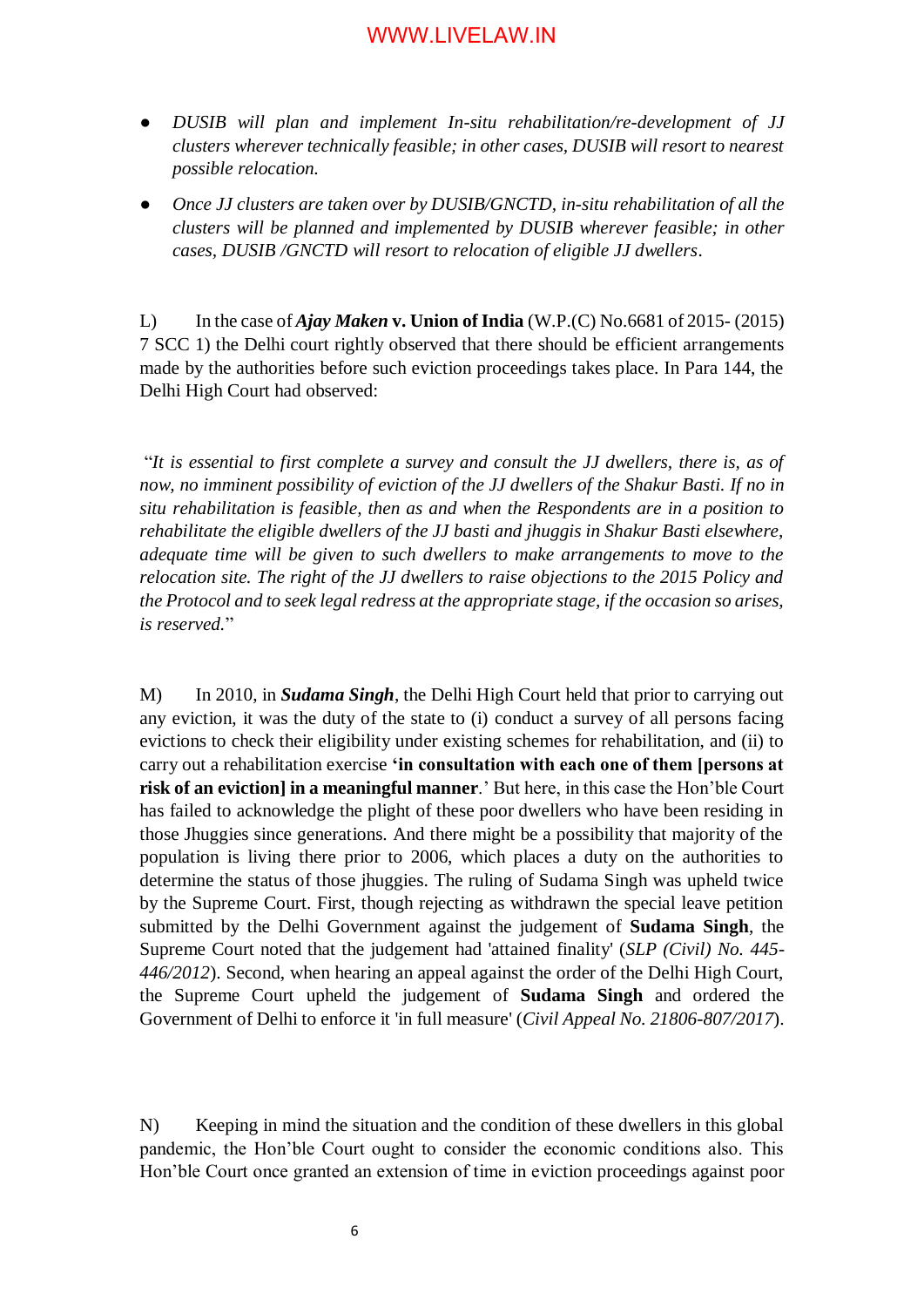dwellers, due to the rainy season in Madras and the court had rightly observed in *K. Chandru Etc.Etc vs State of Tamil Nadu & Ors* (1986 AIR 204):

"*Since Madras has a late monsoon, we direct that the pavement dwellers in the city will not be evicted before December 31, 1985. The State Government will do its best to provide alternative accommodation to those amongst them who are able to show that they were living on pavements before June 30, 1977. Insofar as the slum dwellers are concerned, the counter-affidavits filed on behalf of the respondents contain an assurance that it is the policy of the State Government not to evict such of them as were living in the slums prior to June 30, 1977, without providing alternate accommodation to them. That assurance will bind the Government. Insofar as the other slum dwellers are concerned, they too will not be evicted before December 31, 1985 unless the land on which any slum stands are required by the State Government for an urgent public purpose*."

O) The author Chandana Das in his article- '*Slum Settlements on Railway Land: A State of Denial and Deprivation*' has rightly pointed out the plight of these people who are residing in the concerned jhuggies. And a reference to Delhi has been made in this write up which observes that:

" **Pul Mithai** is located in the old Delhi area. It has the biggest wholesale grain market, and the main occupation of the residents is to sell segregated grain chaff in the market set up in the region on Sundays. The Railways' department demolished their settlement once in the 90s, when they stayed over a bridge; and subsequently in **2006, 2008, 2009, and 2010**. In the last demolition, the authorities were supposed to only demolish vacant quarters. However, they eventually ended up demolishing up to 500 homes. The people vehemently resisted the move, but they were faced with police violence and lathi charges (batons). Many dwellers were injured, especially women. Sahar Adhikar Manch, a Delhi based forum filed a petition in the Delhi High Court to stop the demolition. In Delhi, the demolitions follow a pattern. Usually, no prior notice is given to the people. Armed with bulldozers and a large contingent of police forces, the demolition squad suddenly arrives on a fine morning and begins demolishing the slums."<sup>1</sup>

P) The sum of rehabilitation which has been granted by the authorities to the Delhi Urban Shelter Improvement Board has been utilized disproportionately. [V. Venkatesan,](https://thewire.in/author/v-venkatesan) has covered this issue, in his write up for The Wire -

" The National Green Tribunal's order in *Saloni Singh* noted that a sum of Rs.11.25 crores was given in 2003-04 for rehabilitation of slum dwellers to the Delhi Urban

**.** 

<sup>1</sup> Chandana Das, "Slum Settlements on Railway Land: A State of Denial and Deprivation", Ritimo (December 18, 2014) Avail at - https://www.ritimo.org/Slum-Settlements-on-Railway-Land-A-Stateof-Denial-and-Deprivation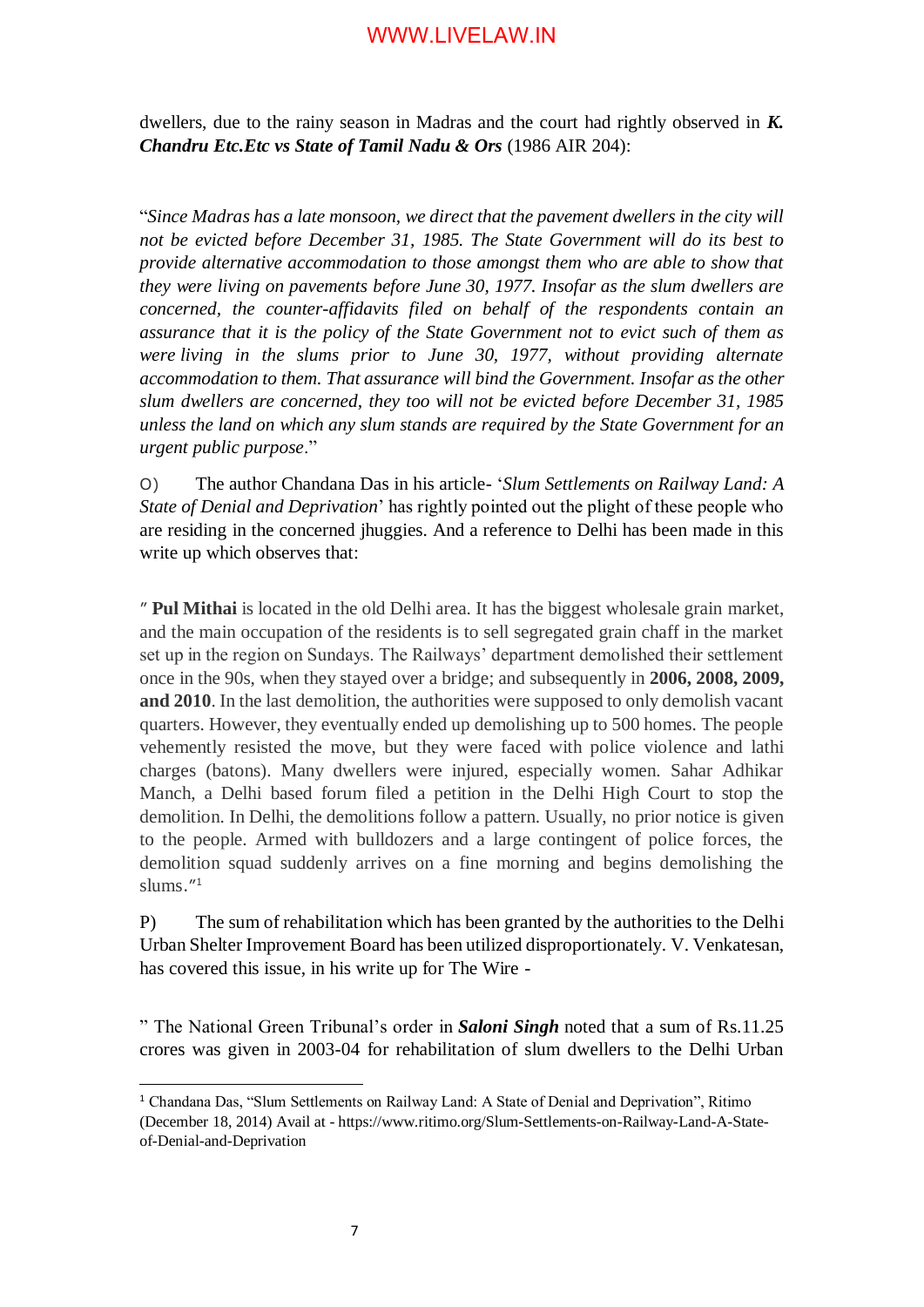Shelter Improvement Board. Out of 4410 jhuggies, only 257 had been rehabilitated, it noted. With such a poor record in rehabilitation, imposing a three-month deadline for eviction seems not only unjust but an invitation to a humanitarian disaster, with the COVID-19 unrelenting on its impact on the urban poor and the marginalized."<sup>2</sup>

#### **IV) Pandemic and the Plight of the slum dwellers - Ground III**

R) The world is suffering because of this pandemic, there is an economic crisis everywhere around the corner and poor migrants have been facing it since the Lock Down was announced in March this year. Consideration the critical situation, the court should give some amount of relief to these slum dwellers. Railway Stations, pavements, foot-paths have been one of the most common places where we find the poor ones, but labeling them as 'encroachers' is equally wrong.

S) The court in *Ahmedabad Municipal Corporation v. Nawab Khan Gulab Khan and ors.* has rightly observed that -- It would, therefore, be of necessity that the policy of the Government in executing the policies of providing housing accommodation either to the rural poor or the urban poor, should be such that the lands allotted or houses constructed/plots allotted be in such a manner that all the sections of the society, Schedules Castes, Scheduled Tribes, Backward Classes and other poor are integrated as cohesive social structure. The expenditure should be met from the respective budgetary provisions allotted to their housing schemes in the respective proportion be utilized. All of them would, therefore, live in one locality in an integrated social group so that social harmony, integrity, fraternity and amity would be fostered, religious and caste distinction would no longer remain a barrier for harmonised social intercourse and integration.

T) Hence, the order made in this case should altered and reconsidered in the view of the pandemic coupled with the plight of these dwellers. There might be a possibility that some of these jhuggies belong to those migrants who have been working as migrant workers in Delhi, but now when they have marched back to their native states 'on foot', they might be in a state of helplessness when they found out that their shelter has been evicted and demolished without even giving them a fair hearing.

#### **V) Relief Sought**

<u>.</u>

U) With the issues, contentions and objections discussed above, we sought some basic relief from this Hon'ble Court-

- 1. That the order dated 31-08-20 should be modified and reconsidered
- 2. That the Jhuggies/ Slum Dwellers should be given a chance of fair hearing.
- 3. That the provisions of the Resettlement Policy, 2015 should be taken into consideration the authorities should determine time period of these Jhuggies.

<sup>&</sup>lt;sup>2</sup> [V. Venkatesan,](https://thewire.in/author/v-venkatesan) "Justice Mishra's Last Order: Eviction of Slum Dwellers Along Railway Tracks in 3 Months", *The Wire (September 6, 2020)*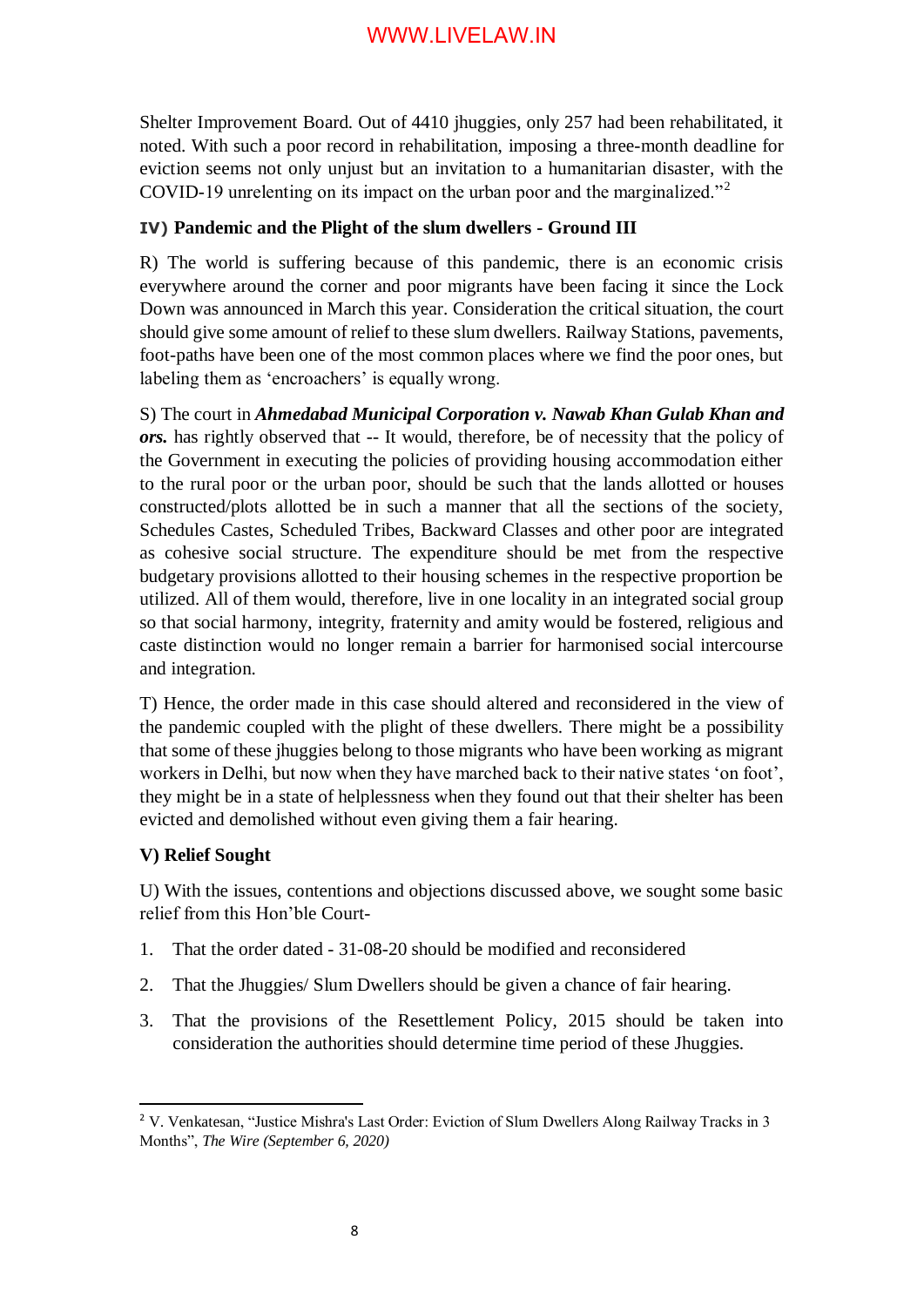- 4. That if there are Dwellers, who are living there since 2006, then a fair compensation and resettlement should be awarded.
- 5. That the time period of three months should be extended, keeping in view the global pandemic.
- 6. And any other just and equitable modification as it deems fit in the interest of equity, justice and good conscience.

**Areeb Uddin Ahmed,** Faculty of law, Aligarh Muslim University **& Shivansh Saxena**, VIPS, IP University, Delhi.

**(On Behalf of the Law students, Indian Civil Liberties Union**)